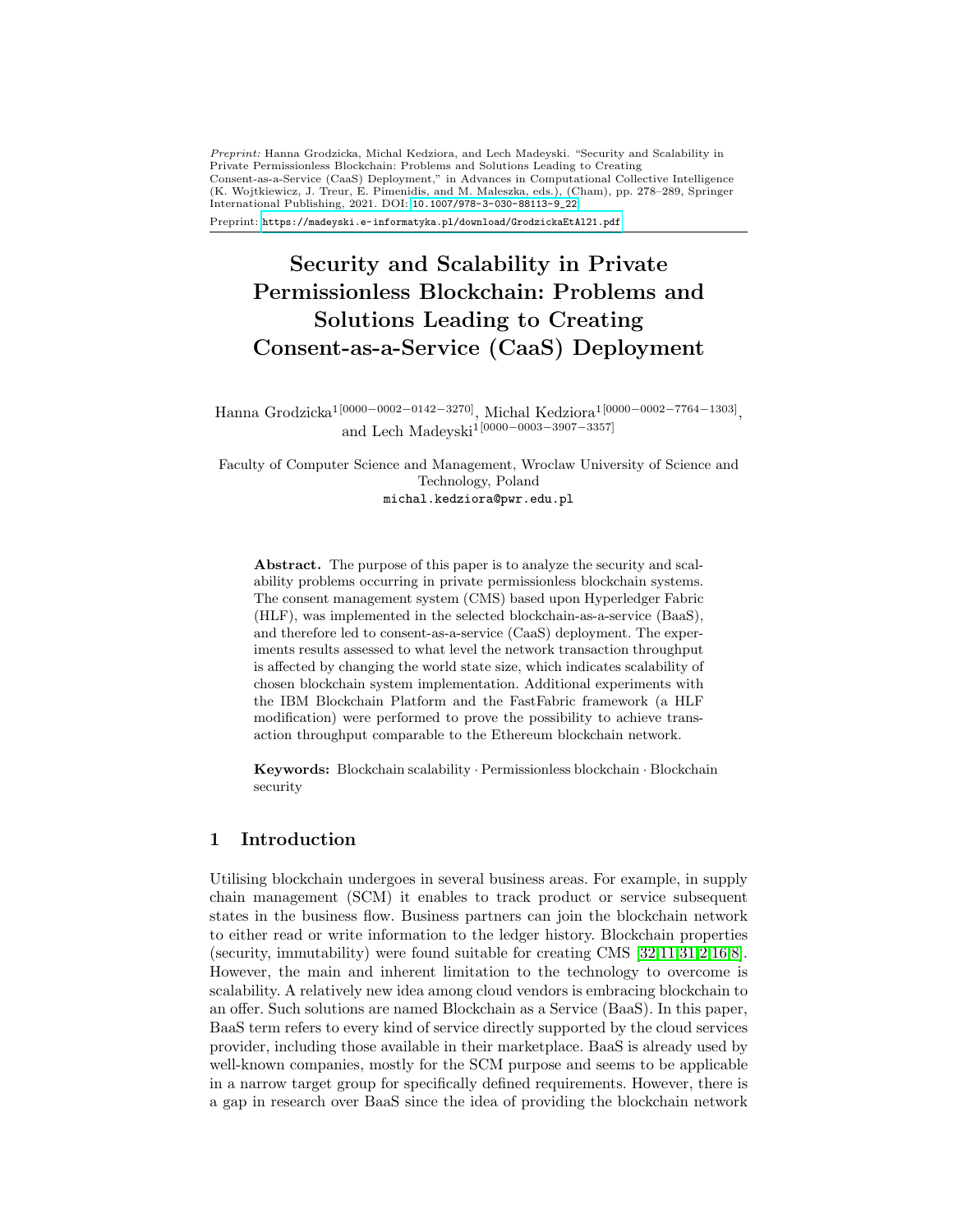infrastructure, as well as the technology itself, is relatively new. None of them discussed related works considers the blockchain services in detail. The offers from network cloud providers tend to be treated collectively without testing solutions and without distinguishing their level of support.

Our paper addresses this gap by first surveying security and scalability problems occurring in private permissionless blockchain systems, as well as solutions to them, and then recreating a scalable blockchain system using several cloud environments. The emphasis is put on the blockchain systems hosted by cloud vendors in the form of BaaS. The currently available solutions offered by the most appreciated cloud providers are reviewed. The most promising services are tested for the real deployment of the CMS described by Agarwal et al. [\[2\]](#page-10-1). Implementing the CMS atop BaaS leads to CaaS. Through experiments, the proposed system's replication ability and its scalability are examined, along with assessing the feasibility of the CMS development in the provided cloud environment. An additional objective is to provide theoretical knowledge by introducing blockchain technology and performing a survey on its scalability, security and the emerging blockchain cloud services.

Paper structure is as follows. Blockchain technology is introduced in Section [1.](#page-0-0) Section [2](#page-1-0) is a comprehensive survey which gathers information on various blockchain types, their favourable properties and main concerns. It shows and assesses the problems and solutions to scalability and security of blockchain systems and the current state of the distributed ledger technology (DLT) software. The possible and real-world blockchain use cases are analysed with paying particular attention to Consentio CMS whose originators are Agarwal et al. [\[2\]](#page-10-1). Section [3](#page-4-0) presents results obtained by performing the scalability experiments on the CMS in the selected BaaS platform and its findings. The experience gained through testing various cloud services is summarised by estimating its costs, identifying the encountered problems and key differences. In Conclusions, the main assumptions of this research are pointed out and recapitulated, with identifying some future directions.

# <span id="page-1-0"></span>2 Related Work

With the growth of interest in blockchain technology from companies and institutions, the need for privacy and the ability to decide who can participate in a blockchain-based network arisen. Since Bitcoin and other cryptocurrencies used a completely public network, private and regulated solutions have been proposed. Hence the new terms introduced were permissioned as opposed to permissionless, as well as a private and public dichotomy. Not all of the research papers make a distinction between the four types of blockchain. Some, like [\[30,](#page-11-3)[26\]](#page-11-4), consider only private and public or permissioned and permissionless as two leading blockchain categories. Another prevalent approach is associating public blockchain with permissionless, and private with permissioned [\[21,](#page-11-5)[17,](#page-11-6)[24,](#page-11-7)[20\]](#page-11-8). However, some recent publications [\[5](#page-10-3)[,14,](#page-10-4)[1\]](#page-10-5) do distinguish those and acknowledge the existence of pub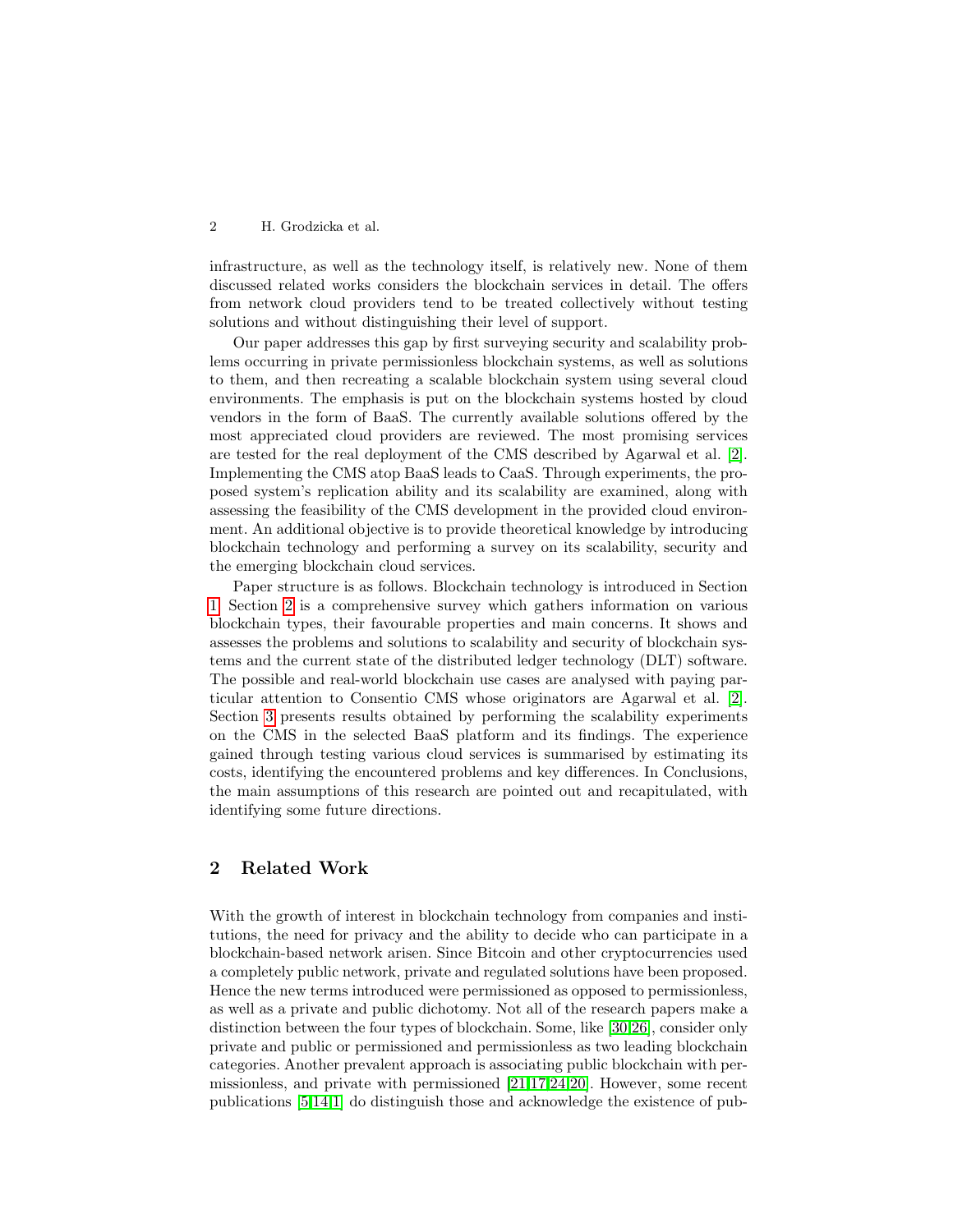lic permissioned and private permissionless blockchains as well, or just use a general hybrid term to categorise those recently emerging blockchains [\[21\]](#page-11-5).

The Ethereum team (with "Vitalik" Buterin) introduced a Scalability Trilemma which states that an ideal blockchain system should have three characteristics: scalability, security and decentralisation. According to the trilemma, a blockchain system can have only two out of the three, e.g., improving scalability reduces a security level or the decentralised network on-chain [\[15\]](#page-11-9). There is a trade-off between getting a higher degree of one property and sacrificing the other ones. The concept has probably derived from the CAP theorem which applies to distributed systems, thus for blockchain as well. CAP stands for Consistency, Availability and Partition Tolerance. Any distributed system can have at most two of these aspects. It indicates that there cannot be a system that simultaneously: provides the same view of data to all the nodes, always responds to a user's request and works as expected despite the arbitrary physical network partitioning triggered by network failures.

Xie et al. [\[29\]](#page-11-10) address the blockchain scalability issue to three fields: throughput, storage and networking. Throughput in the public blockchain is many times lower compared to the traditional payment methods. In 2013, Visa had the capability of handling more than 24000 transactions per second (TPS) [\[27\]](#page-11-11). Four years later it had the capacity of over 65000 TPS [\[28\]](#page-11-12). Meanwhile, Bitcoin can only process 3.3-7 [\[7\]](#page-10-6) and Ethereum 7-15 transactions in the same amount of time [\[15\]](#page-11-9). It is worth noticing that the numbers are rather theoretical since they determine network capabilities – not the average TPS. As of December 15, 2019, Ethereum Blockchain Explorer shows an average of 7.2 TPS [\[12\]](#page-10-7) and Ethereum's co-founder, Buterin, states that it will not scale to more than 15 TPS.

A limited throughput for Bitcoin is caused by its block size bound to 1 MB [\[4\]](#page-10-8) and a long block interval time, i.e., time of confirming a transaction, including it in a block. An expected latency is 10 minutes [\[7\]](#page-10-6) to create sufficient security. For comparison, another leading credit card company, Mastercard, claims to have the transaction processing speed below 500 ms [\[19\]](#page-11-13). Public permissionless blockchains like Bitcoin or Ethereum tend to use proof-of-work as a consensus mechanism. The resulting latency is the cost of propagating block over the decentralised network and utilising a relatively expensive consensus protocol, which is required to prevent Sybil attacks (e.g., 51% attack). An increasing block size seems to be an obvious solution to this problem. However, it results in a higher computing power requirement for confirming transactions, which leads to the risk of network centralisation by supercomputers.

Another point made by Xie et al. is storage scalability. A conventional blockchain system requires a node to store the complete transaction history. A current Bitcoin's blockchain size reaches 240 GB [\[6\]](#page-10-9). Therefore, a full node requires vast amounts of storage. The last scalability issue, related to networking, is the data transmission delay. In the Bitcoin model, each transaction broadcasts twice – first after creation (and moving to a transaction pool) and second after transmitting within a mined block.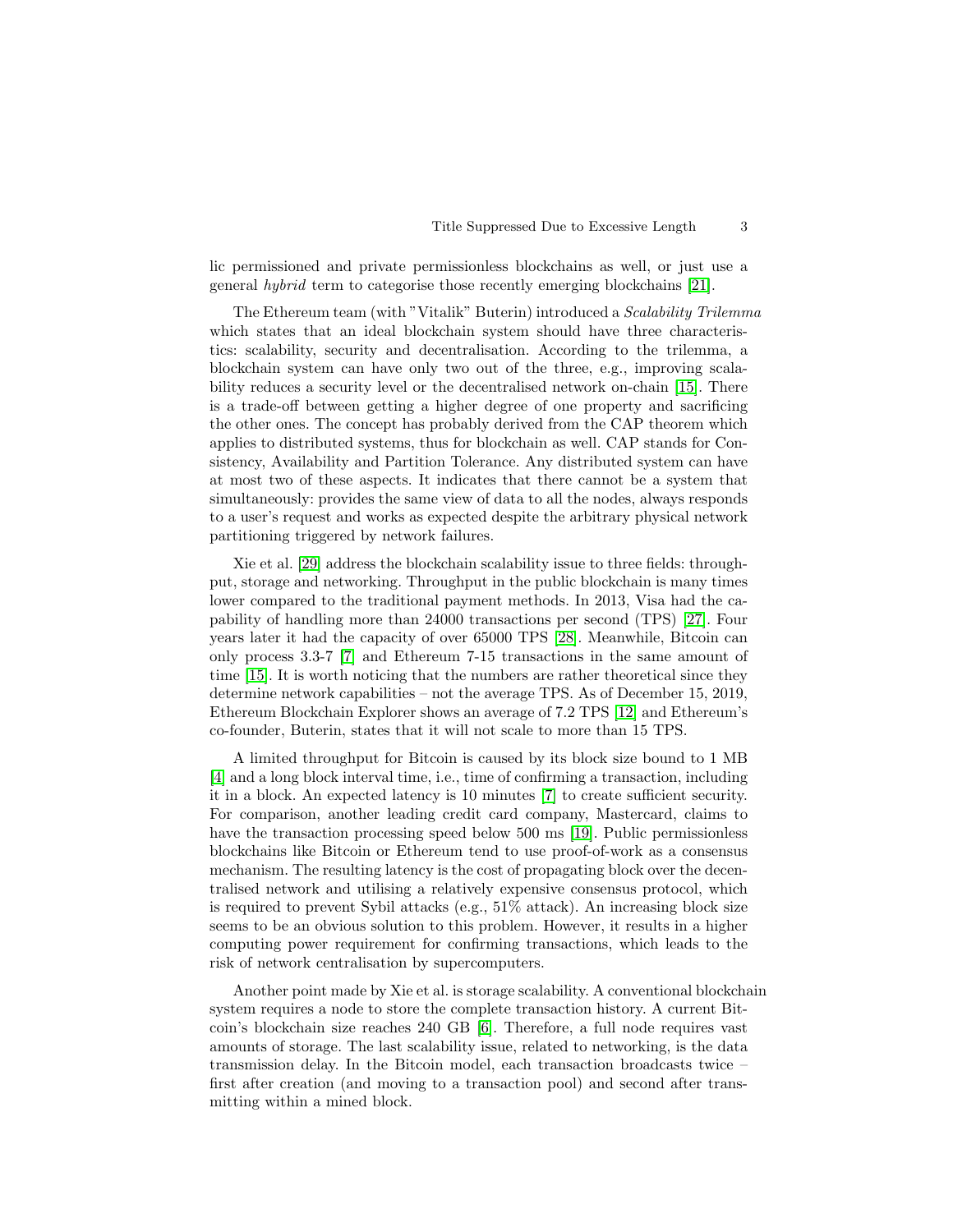Often omitted is the fact that the scalability issue should be addressed primarily to permissionless blockchains [\[29\]](#page-11-10). A transaction approval usually takes a few minutes. The problem is worse in public permissionless since every node is a validator. In public permissioned, as in any private blockchains, only selected nodes can validate. Permissioned blockchain systems can perform significantly better, sometimes even close to permissioned networks, such as Visa, Mastercard or PayPal, due to a low number of nodes and utilising different consensus algorithms. Latest Corda Enterprise release achieved 2580 TPS [\[22\]](#page-11-14), while Hyperledger Fabric was once tested by IBM researchers to perform 3500 TPS [\[25,](#page-11-15)[3\]](#page-10-10) and others did manage to increase the throughput up to 20000 TPS [\[13\]](#page-10-11) by proposing some architectural changes to the platform to reduce bottlenecks. The numbers are promising, but permissioned blockchain relies on having a trusted authority. Increasing both scalability and security violates decentralisation by allowing a middle-man, which seems to be just what Scalability Trilemma addresses. Permissioned blockchains are controversial because the original blockchain assumptions put an emphasis on the idea of having a purely distributed system, and their existence seems to be a step back to centralisation. Holochain, with its agent-centric approach, even claims not to be blockchain, but a decentralised technology (a P2P application framework) utilising hash chains [\[9\]](#page-10-12). Major scalability solutions try to improve research areas such as network efficiency, storage, data usage and a consensus algorithm [\[10\]](#page-10-13).

Public blockchains suffer from many scalability issues, and the private ones tend to be centralised by an intermediary. Permissionless is not secure, since it allows nodes to be anonymous and permissioned may lead to centralisation as well. Another challenge in the blockchain system is security and data privacy. While decentralisation is a desirable feature, it leads to trouble in maintaining data integrity. Timeliness of transactions can affect both system's performance and security. One of the possible attacks is double-spending – a data integrity violation that may appear in purely distributed peer-to-peer (P2P) systems like blockchain. Malicious peers are a threat to the network, and even there are machine learning (ML) efforts made to detect them [\[23\]](#page-11-16). Allowing peers to verify new transactions is a way to prevent transferring ownership more than once. However, to verify transactions, their log has to be transparent. One of the most prominent blockchain technical limitations addressed by [\[10\]](#page-10-13) Drescher is lack of privacy. The system has to reconcile two opposite concepts: transparency and privacy. Hence, it is not an appropriate solution to use cases that necessitate a high level of privacy. If a solution is needed for homogeneous environment where everyone trusts each other and has a full control over a flow of data, and the environment itself is not exposed to any external threats – blockchain is going to be a very slow and disturbing database. The technology becomes relevant if dealing with a lack of trust in the network. Then the responsibility is spread over many members, and each of them has a reason not to let the system break (either by an attack or by entering incorrect information). Moreover, even when discrediting some servers, there is always a dozen or more servers that allow regaining balance. However, convincing competitors to rely on technology and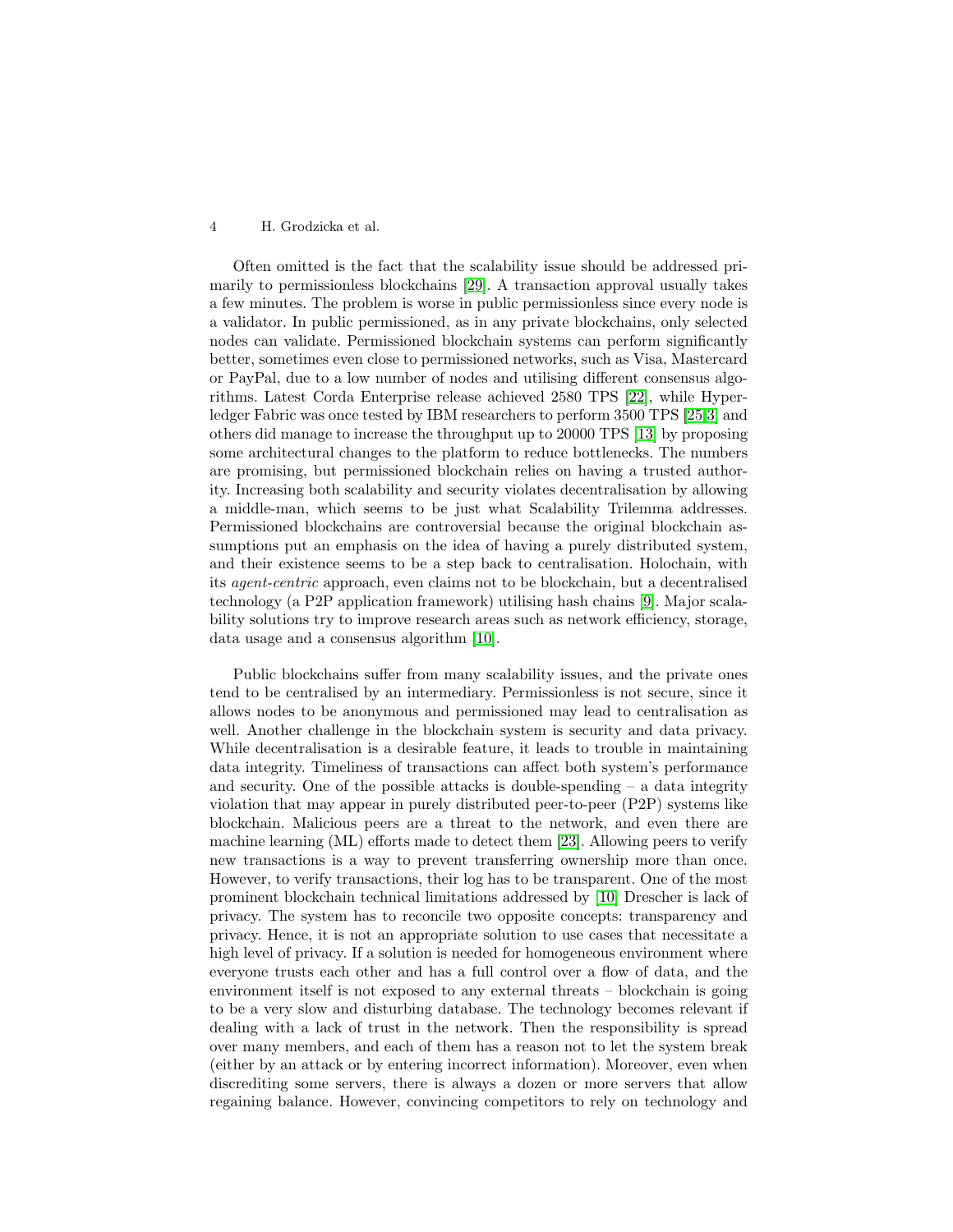entrust an intellectual property to machines is challenging. That is why consortia are created. It is the authority and independence of the leaders that guarantee comfortable conditions for solving problems – regardless of market relations.

Drescher perceives the blockchain security model to be yet another limitation. Users identification, authentication and authorising their transactions require a pair of keys. A public key is an account number or, in terms of cryptocurrency, a wallet address. A private key is used to generate a unique digital signature to confirm who makes the transaction. Blockchain uses powerful cryptography methods. Its security model is not a problem itself. Unlike centralised applications in the P2P system, there are no security procedures to revoke access to the account when one looses their own private key. The situation is not rare. Most users store their private keys on the computer where it is prone to be stolen either by malware or hard disk failure [\[18\]](#page-11-17). Few ways to avoid losing the key is creating its backup or using offline storage. If the user fails to keep the key in a safe place, there is no way to reset it like most real-world systems allow to do with a password.

## <span id="page-4-0"></span>3 Experiments

Besides blockchain's widespread use in cryptocurrency, its attributes for private permissionless variation seem especially suitable for CMS. Agarwal et al. [\[2\]](#page-10-1) presented in their article a CMS named Consentio implemented in Hyperledger Fabric. The need to track and manage consent to private data is considered in three areas: gathering electronic health records, smart infrastructure (smart cities) and within social media applications. The authors have emphasised creating a scalable system deploying blockchain back-end for CMS which was not within the scope of prior studies in this area. For this reason, it was decided to reproduce Consentio blockchain network and experiments. The proposed system is promising, because of:

- the ability to translate complex requirements of CMS to Fabric key-value world state;
- achieving high transaction throughput and making the system easy to scale for deployments (where an increasing number of individuals and resources defines scalability);
- ensuring low latency and therefore preventing double-spending by disallowing to have two or more transactions with the same key in the same block.

Despite the listed favourable properties, Agarwal et al. [\[2\]](#page-10-1) made the article easy to reproduce thanks to precise descriptions and by providing the smart contract source code in their study. Transaction throughput was evaluated locally through micro-benchmarking on five servers connected by a switch. With all the details given, it should be possible to move the Consentio infrastructure involving a single endorser, orderer, peer, four clients and smart contracts for Individualoriented World State (IWS) world state design into a cloud environment.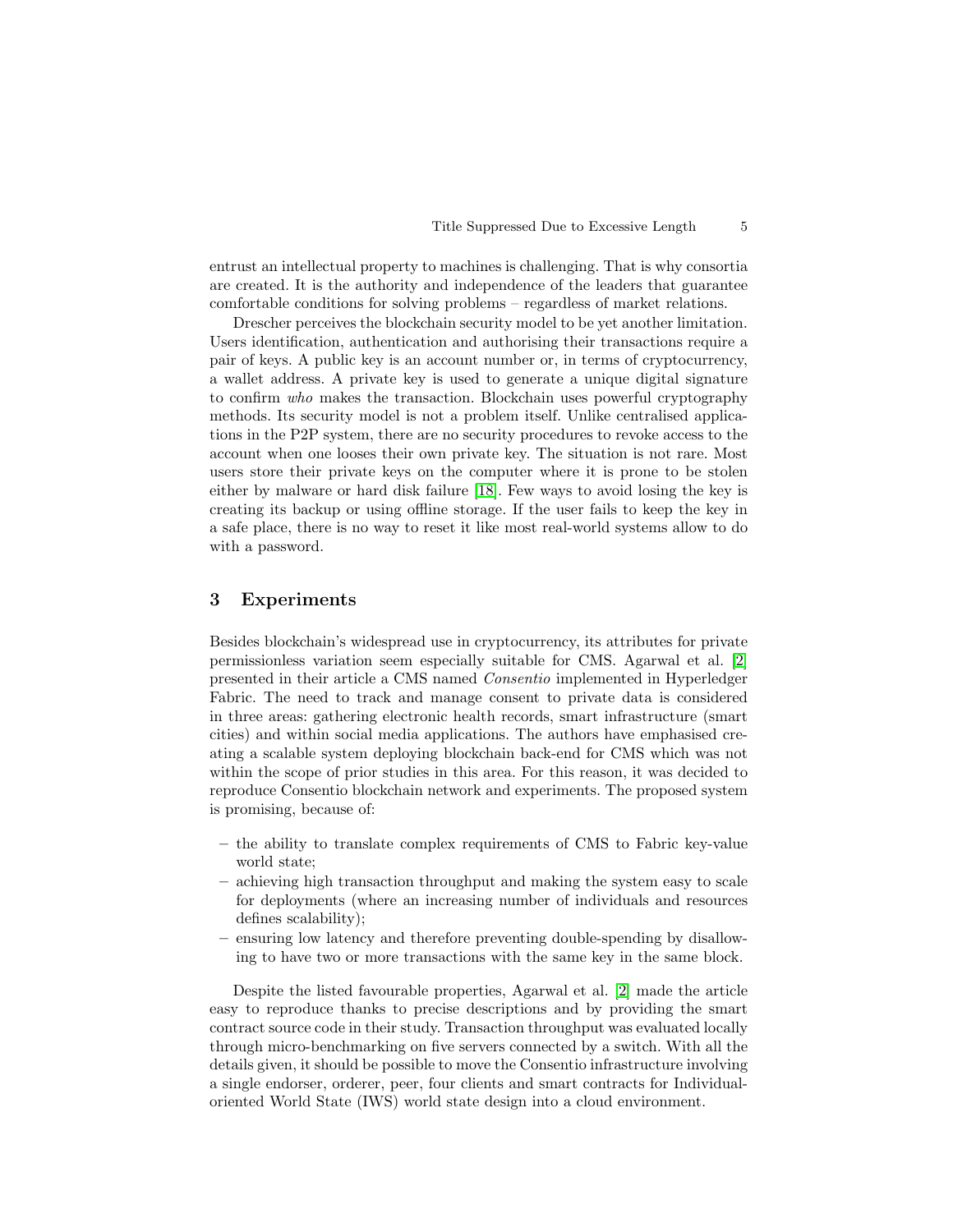#### 3.1 Testing Environment

Consentio comes along with sample implementation in Hyperledger Fabric. Agar-wal et al. [\[2\]](#page-10-1) has emphasised creating a scalable system deploying blockchain back-end for CMS, what was not a scope of prior studies in this area.

The aim is to implement CMS atop BaaS and therefore creating CaaS using Consentio chaincode. The main requirement for Consentio is Hyperledger Fabric framework, which narrows the selection of possible blockchain cloud services. Three cloud platforms that fulfilled the requirements will be compared: AKS (Azure), AMB (AWS) and IBM Blockchain Platform. With template solution from Microsoft Azure, the deployment failed at the beginning due to unknown error (no information was provided in the correlation ID). With Amazon's fullymanaged service it was possible to build a simple network. However, in experiment planning, the new requirement for the system was discovered. One of the operations from Consentio chaincode needs a CouchDB backend database for a peer. As opposed to LevelDB that operates faster, this state database permits rich queries of data if the data has been modelled in a smart contract as JSON. AMB does not support CouchDB, even though HLF incorporates it. Ultimately, IBM Blockchain Platform could handle both deployment and experiments.

In Figure [1](#page-5-0) the results of continuous writing 100 transactions by four local users are shown. They can be regarded as a measure of infrastructure performance. Each transaction held just one key-value pair. The measured time is a period between the earliest and latest created transaction in a single block created. 20000 with one value per each key have been sent. The world state key space (a number of key-value pairs in the registry) reached size of 11280.



<span id="page-5-0"></span>Fig. 1. Percent of submitted transactions in a single block (block size 100)

A single time measurement for TPS calculation was done differently, which considers time for creating a single block. It includes a range from creation of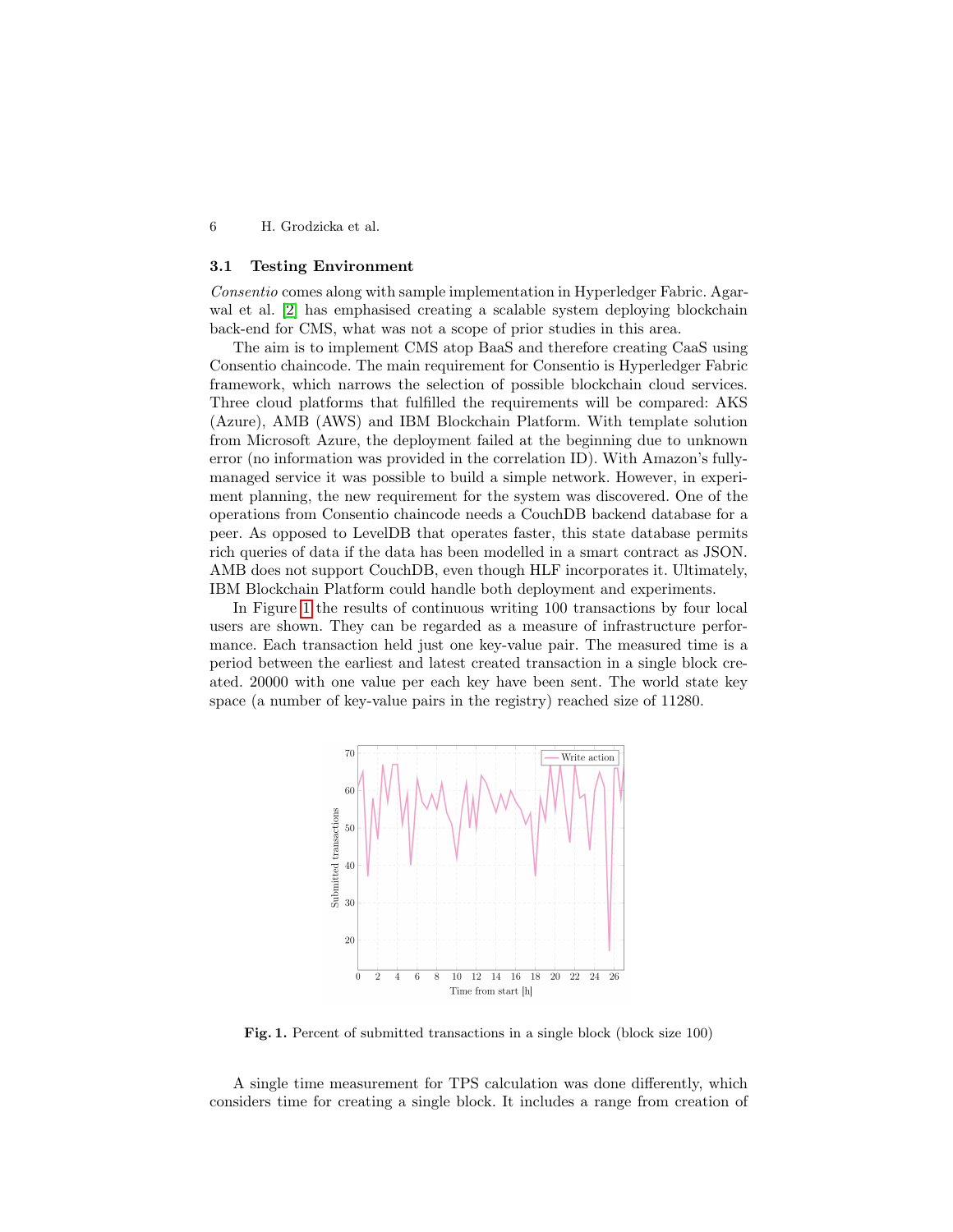the first block to a last timestamp of submitted transaction. Figure [2](#page-6-0) present accordingly read and write actions. With differences marked in Table [1,](#page-6-1) they correspond to Figures 6 and 7 from Consentio.

<span id="page-6-1"></span>Table 1. Differences in volume between Consentio system and reproduction experiments

|                               | Original | Reproduction                                             |
|-------------------------------|----------|----------------------------------------------------------|
| World state key space         | 20000    | 4000                                                     |
| Keys added in transaction 100 |          |                                                          |
| Value space per key           |          | $1; 100; 500; 1K; 5K; 10K 1; 2; 3; 4; 5; 6; 7; 8; 9; 10$ |
| Key space per transaction 100 |          | 10                                                       |
| Block size                    | 100      | 20                                                       |
| Sent transactions             | 100000   | 4000                                                     |

Red dashed line determines the average throughput which for read reached 1.02 and for write 1.55 TPS. With the statistical significance of 5%, margins of error equal:

- $-$  Read:  $1.0244 \pm 0.0297$  TPS.
- Write:  $1.5395 \pm 0.1110$  TPS.



<span id="page-6-0"></span>Fig. 2. Read throughput performance vs. size of value space (keys touched per transaction is kept constant at 100 and key space is kept constant at 4000)

## 3.2 Results

With proper setup to replicate a write throughput experiment, the testing script for submitting transactions using four users, each one having 25 threads (100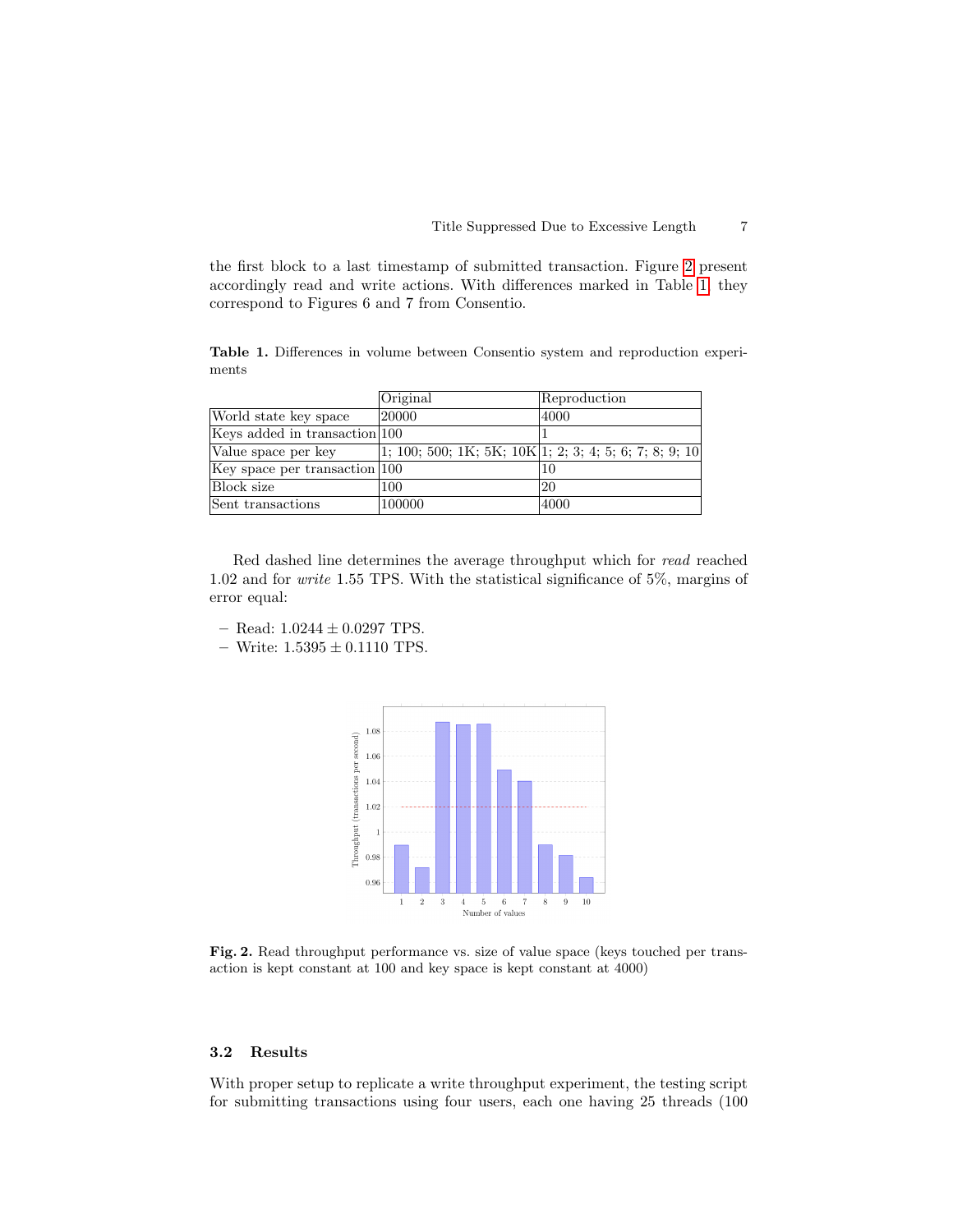threads total), has been run. The IBM Blockchain Platform infrastructure could not handle such overload. Node.js Fabric SDK returned errors caused by the inability to contact the peer. Web UI available through the console was nearly unreachable at the time of sending transactions. Approximately 56% of written transactions were appended to each block, when others were lost due to insufficient resources. Ultimately, the world state key space reached a size of 11280 instead of 20000.

Some of Consentio experiments were repeated though (on the new channel, but for lower volumes, which are pointed out in Table [1\)](#page-6-1). Among the three designs, the IWS world state was tested. Besides, the infrastructure still differs from the original one. Except for using IBM Kubernetes free cluster with 4 CPU and 2 GB of RAM to host the blockchain network, the four clients have been run on the MacBook Pro 2019 with Intel Core i5-8279U 2.4 GHz (4 cores) and 16 GB of RAM. The Internet connection used to communicate with the blockchain network was symmetrical with the download rate of 8.1 Mbps and 8.0 Mbps upload. The client application utilises Fabric SDK in Node.js to connect to HLF v1.4 blockchain network set up on IBM Blockchain Platform. Agarwal et al. [\[2\]](#page-10-1) did not mention the client application SDK used for their experiments.

Considering experiments the replication and the first attempt of Consentio CMS reproduction for the same volume for which achieved transaction throughput was lower than in Bitcoin network (3.13 TPS) with 56.4% rate of successfully submitted transactions, insufficiencies in three areas have been examined compared to the Consentio network: physical resources, a blockchain framework and a network connection.

<span id="page-7-0"></span>Table 2. Number of unsuccessful transactions during read or write to the world state containing a certain number of values per key

| Values |          |   | 3 |   | 5 | 6 |  | 9 | 10 | Average |
|--------|----------|---|---|---|---|---|--|---|----|---------|
| Read   |          | 5 | 0 | 0 |   |   |  |   |    | 10      |
| Write  | $\Omega$ |   | 0 |   |   |   |  |   |    | 55      |

In the case of physical resources, the free tier offered by IBM cloud vendor could not handle the desired traffic. Another considerable difference gap concerns the difference in blockchain framework used – in the study it was plain HLF. In their experiments, Agarwal et al. [\[2\]](#page-10-1) used FastFabric, which was mentioned earlier. Gorenflo et al. [\[13\]](#page-10-11) introduced this HLF v1.2 modification in 2019. At the time, it enabled improving the transaction throughput from 3000 TPS (for baseline HLF v1.2) to 20000 TPS, which was shown through benchmarking. Assuming the improvement resulting from FastFabric to scale linearly, Consentio deployed in HLF would achieve 6-7 times fewer TPS – presumably around 900 TPS on average for both reading and writing. The gap between the original and reproduction experiments results is not significantly diminished when applying the same calculations for the obtained throughput. TPS of 7.7 for reading and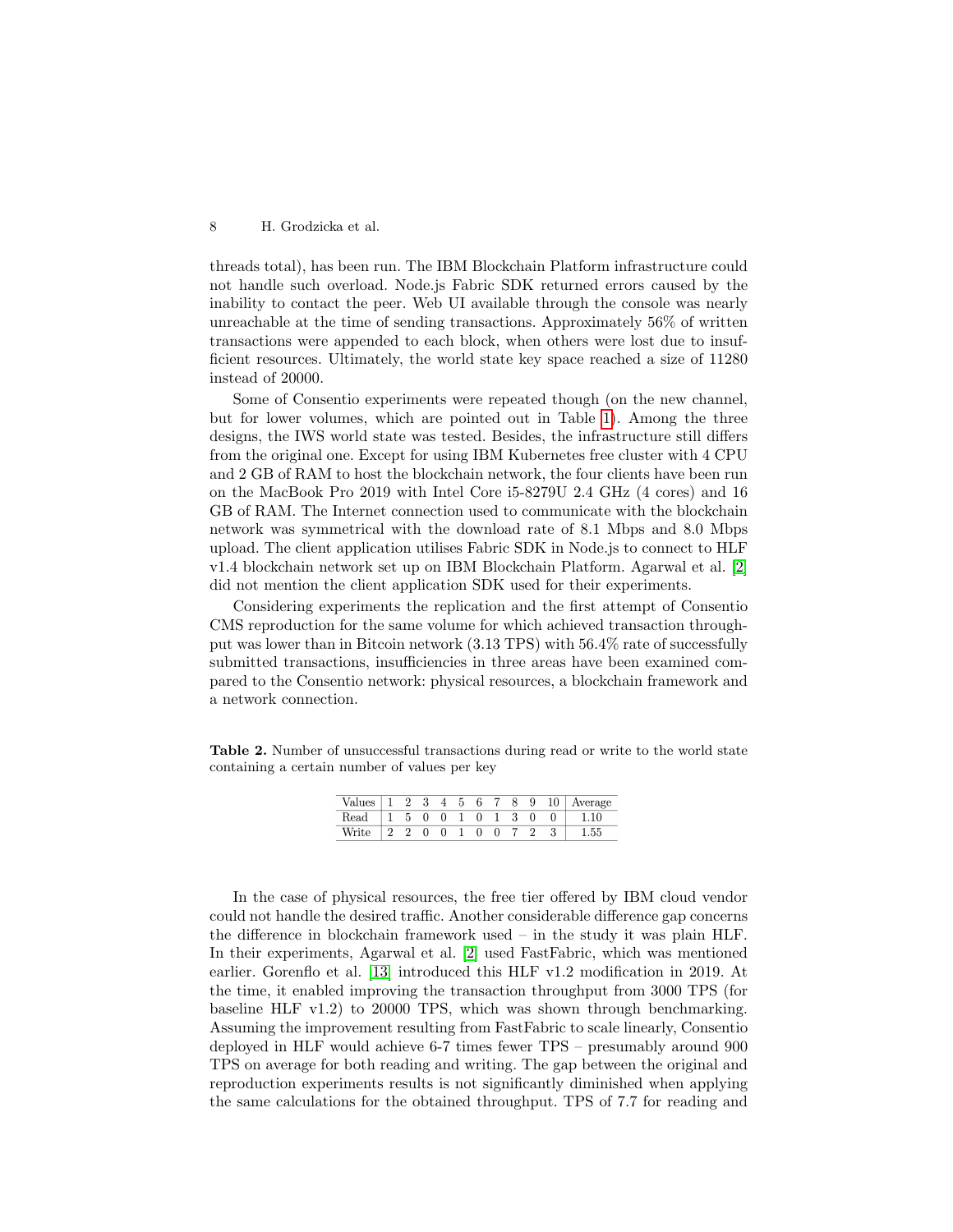10.85 for writing are the highest values likely with FastFabric. The last limitation is network connection.

In Consentio experiments, 1 Gbit/s switch connected the servers. The isolated environment guaranteed comparatively a stable level of exchanged data. In reproduction, the requests were sent through an Internet connection with approximately 125 times worse throughput. Also, every request was sent from Wrocław (Poland) to the cluster in the city of Dallas (United States). The connection type and the distance led to high latency. As claimed in the Consentio paper [\[2\]](#page-10-1), the proposed CMS is replicable and indeed scalable. Physical testing infrastructure was almost adequately efficient to handle requests of the selected volumes. Minor reservations relate to occasional errors, which resulted in failing to add a transaction or in an inability to read the world state. Lost transactions for both read and write corresponding to the value iterations in Figure [2](#page-6-0) are presented in Table [2.](#page-7-0) Lost transactions account for roughly 0.03% of the total transactions made.

#### 4 Discussion

Initially, for Consentio, all three experiments aimed to be repeated. In reproduction, key differences are physical infrastructure (that is much less technically advanced) and using plain HLF v1.4 instead of FastFabric [\[13\]](#page-10-11) framework. Also, transaction times have been expected to increase because of the ongoing endorsement process. Despite the differences in physical infrastructure, the framework used, the presence of Endorser, these factors should not be meaningful in reproduction. Consentio experiments prove that the proposed system is scalable. With obviously decreased TPS values, the same measurements have been expected to show the linear trend.

Despite significant fluctuations of the obtained TPS values occurring in the results of actual reproduction, they do not seem to correlate to the increasing value space of the world state. However, TPS might have been affected by the network connection. The throughput reaches its overhead in the middle of Figure [2.](#page-6-0) The number of values ranging from 3 to 7 gave results above the average in both cases. Measurements for the interval were done at night between 11 PM and 9 AM the following day. Reduced internet traffic at the time could have had an impact on them.

Regarding the cloud blockchain solutions, the definition of BaaS is yet vague. There are different levels and types of support for DLT. For instance, a blog post describing a simple blockchain network deployment (that might even come as a configured Docker container) using any web infrastructure needs to be distinguished from fully-managed blockchain services. These usually comprise extensive documentation, web UI, online video or interactive tutorials, and technical support.

When deciding on certain BaaS, one usually has to seek precise information about frameworks included. Like in the case of Amazon QLDB, their versions are rarely mentioned explicitly until creating a final configuration to deploy or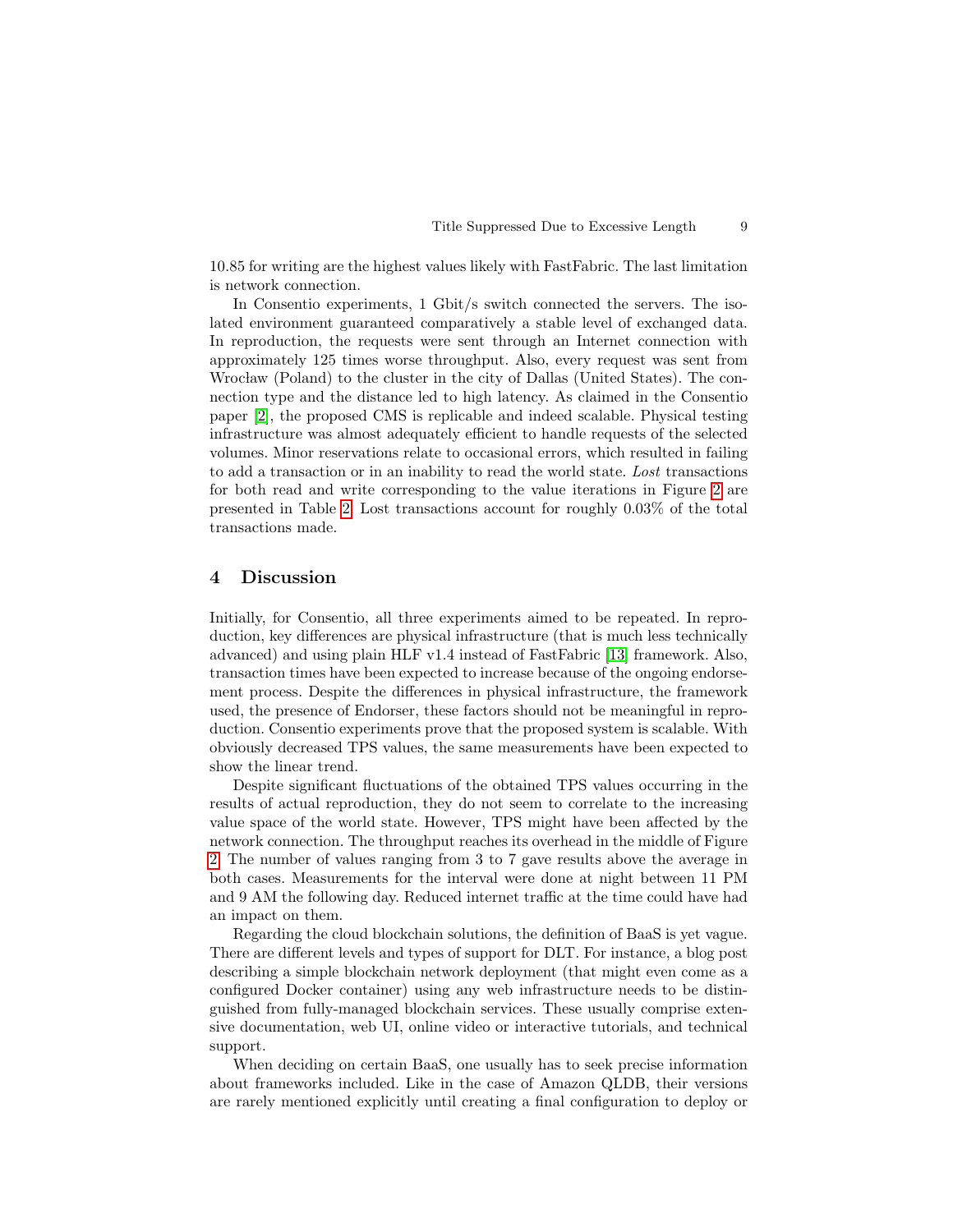paying attention to hyperlinks to framework's documentation in the deployment guide.

BaaS customers of the discussed platforms prefer to use permissioned blockchains for SCM. Due to blockchain's technology data-centric approach, it is especially convenient for multistakeholder governance.

The key results of this empirical study are:

- Recreating the Consentio blockchain network was fully possible with one of the tested BaaS platforms, the IBM Blockchain Platform.
- Using the cloud environment and a similar configuration to Consentio with four client users (one hundred threads total) continuously writing transactions to the blockchain, it took about 27 hours to get a key space of 11280. During that process approximately only 56% of sent transactions were submitted due to insufficient resources.
- For overall lower volumes, the experiment for reading consent had average of 1.02 TPS and 1.55 TPS for writing. However, with FastFabric framework (a HLF variation), the highest values likely are estimated to be 6-7 higher, i.e. 7.7 TPS for reading and 10.85 TPS for writing.
- The results suggest that the network transaction throughput is not affected by changing the world state size, which proves the Consentio CMS to be a scalable system in this sense.

# 5 Conclusion and future work

Our paper aimed to fill the gap in the research over BaaS by making the following contributions. First by implementing a scalable blockchain system in a cloud environment. Second by surveying security and scalability problems occurring in private permissionless blockchain systems and solutions to them. The most promising services have been tested for the real deployment of the CMS, and led to creating CaaS. Through experiments, the proposed system's replication ability and its scalability have been examined, along with assessing the feasibility of the CMS development in the provided cloud environment. Considering the experiments replication, insufficiencies in three areas have been examined: physical resources, a blockchain framework and a network connection. All the factors combined led to high latency in transaction throughput for both reading and writing. Using the cloud environment and a similar configuration to Consentio with four client users (one hundred threads total) continuously writing transactions to the blockchain, it took about 27 hours to get a key space of 11280 with approximately 44% of lost transactions due to limited resources. For overall lower volumes, the experiment for reading consent reached an average of 1.02 TPS and 1.55 TPS for writing. However, with FastFabric framework (a Hyperledger Fabric variation), the highest values likely are estimated to be 7.7 TPS for reading and 10.85 TPS for writing which is a similar throughput to Ethereum cryptocurrency. Nevertheless, the throughput results obtained are thousands of times lower, which indicates the insufficiency of the provided infrastructure. Future directions indicate that more advanced technical infrastructure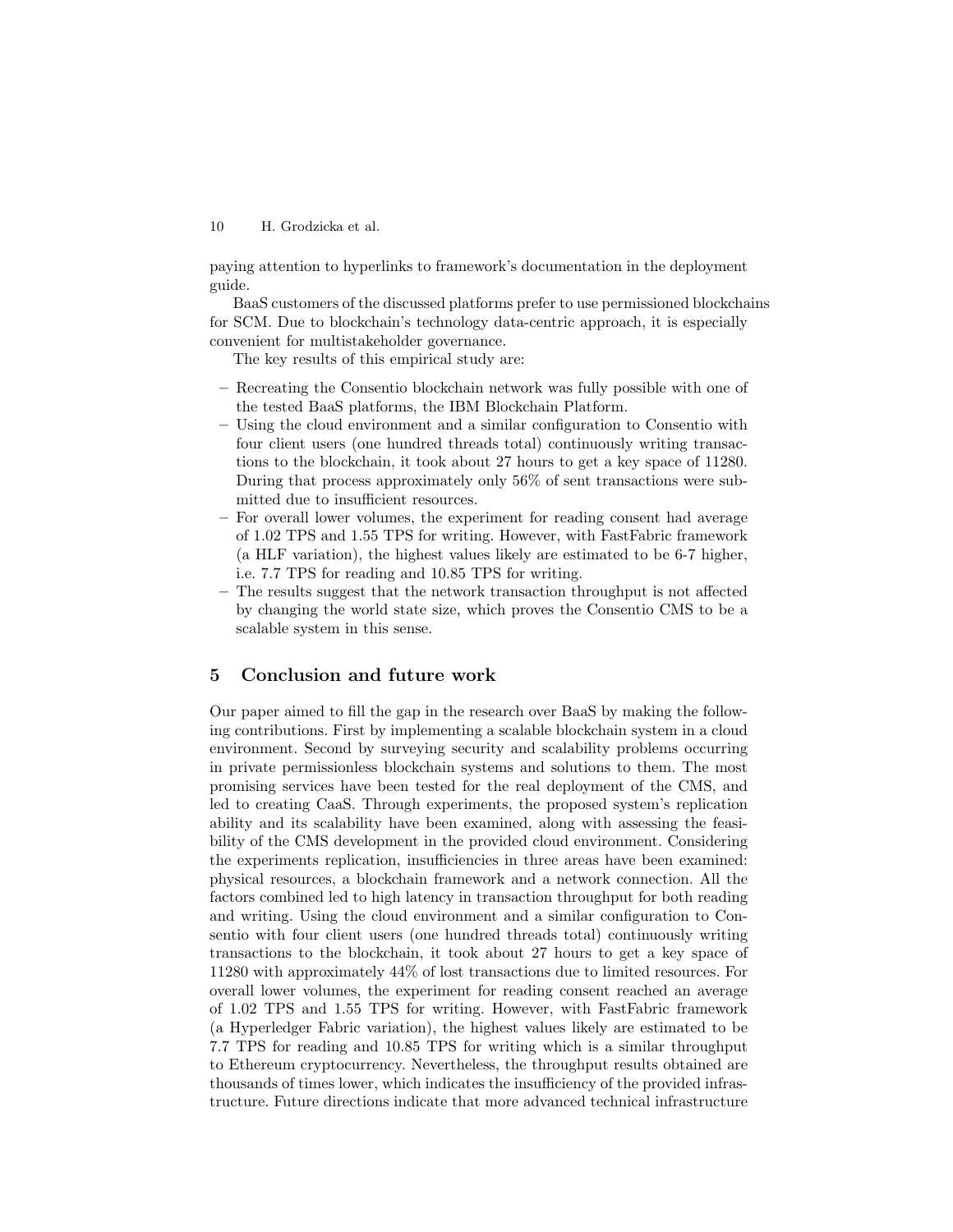for Consentio deployment would enable to reproduce all the experiments for the same volumes. In IBM Blockchain Platform, investing in a more powerful Kubernetes cluster should improve the throughput results. Independently, adding more peers to the blockchain network would increase the ability to endorse the transactions (assuming endorsement policy that does not require all peers).

## References

- <span id="page-10-5"></span>1. Acharya, V., Yerrapati, A.E., Prakash, N.: Oracle Blockchain Quick Start Guide: A practical approach to implementing blockchain in your enterprise. Packt Publishing Ltd (2019)
- <span id="page-10-1"></span>2. Agarwal, R.R., Kumar, D., Golab, L., Keshav, S.: Consentio: Managing consent to data access using permissioned blockchains. arXiv preprint arXiv:1910.07110 (2019)
- <span id="page-10-10"></span>3. Androulaki, E., Barger, A., Bortnikov, V., Cachin, C., Christidis, K., De Caro, A., Enyeart, D., Ferris, C., Laventman, G., Manevich, Y., et al.: Hyperledger fabric: a distributed operating system for permissioned blockchains. In: Proceedings of the Thirteenth EuroSys Conference. p. 30. ACM (2018)
- <span id="page-10-8"></span>4. Badr, B., Horrocks, R., Wu, X.B.: Blockchain By Example: A developer's guide to creating decentralized applications using Bitcoin, Ethereum, and Hyperledger. Packt Publishing Ltd (2018)
- <span id="page-10-3"></span>5. Belotti, M., Božić, N., Pujolle, G., Secci, S.: A Vademecum on Blockchain Technologies: When, Which, and How. IEEE Communications Surveys & Tutorials 21(4), 3796–3838 (2019)
- <span id="page-10-9"></span>6. Blockchain Luxembourg: Blockchain Size (2017), https://www.blockchain.com/charts/blocks-size. Last accessed 14 Sep 2019
- <span id="page-10-6"></span>7. Croman, K., Decker, C., Eyal, I., Gencer, A.E., Juels, A., Kosba, A., Miller, A., Saxena, P., Shi, E., Sirer, E.G., et al.: On scaling decentralized blockchains. In: International Conference on Financial Cryptography and Data Security. pp. 106– 125. Springer (2016)
- <span id="page-10-2"></span>8. Dias, J.P., Ferreira, H.S., Martins,  $\hat{A}$ .: A blockchain-based scheme for access control in e-health scenarios. In: International Conference on Soft Computing and Pattern Recognition. pp. 238–247. Springer (2018)
- <span id="page-10-12"></span>9. Donath, M.: Holochain Docs (2019), https://developer.holochain.org/docs/whatis-holochain/what-is-holochain. Last accessed 06 Jan 2020
- <span id="page-10-13"></span>10. Drescher, D.: Blockchain Basics: A Non-Technical Introduction in 25 Steps. APRESS, New York (2017)
- <span id="page-10-0"></span>11. Ekblaw, A., Azaria, A., Halamka, J.D., Lippman, A.: A Case Study for Blockchain in Healthcare:"MedRec" prototype for electronic health records and medical research data. In: Proceedings of IEEE open & big data conference. vol. 13, p. 13 (2016)
- <span id="page-10-7"></span>12. Etherscan: Ethereum (ETH) Blockchain Explorer (2020), https://etherscan.io. Last accessed 25 Apr 2020
- <span id="page-10-11"></span>13. Gorenflo, C., Lee, S., Golab, L., Keshav, S.: Fastfabric: Scaling hyperledger fabric to 20,000 transactions per second. In: 2019 IEEE International Conference on Blockchain and Cryptocurrency (ICBC). pp. 455–463. IEEE (2019)
- <span id="page-10-4"></span>14. Huertas, J., Liu, H., Robinson, S.: Eximchain: Supply Chain Finance solutions on a secured public, permissioned blockchain hybrid. Eximchain White Paper 13 (2018)